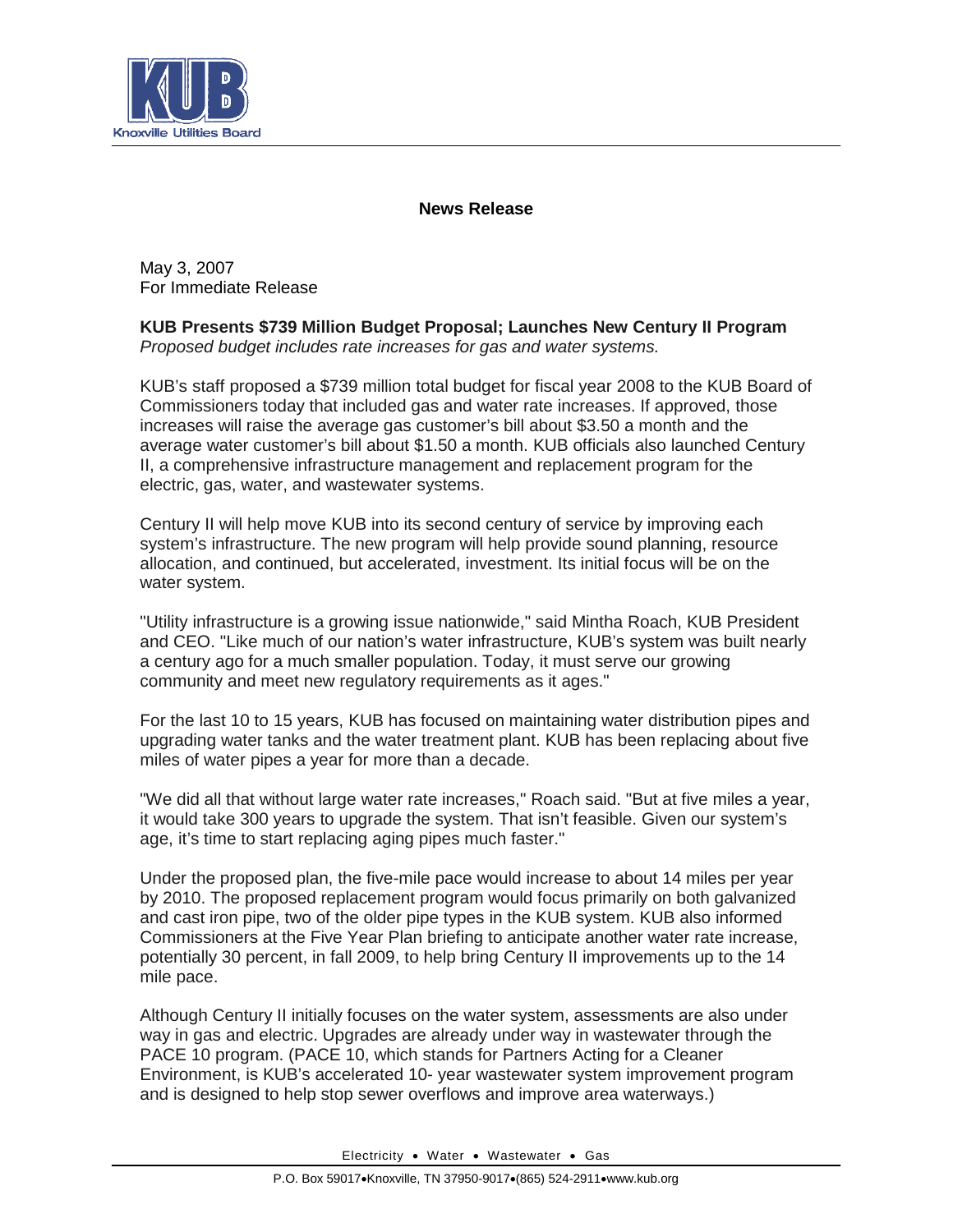

"Century II reflects KUB's commitment to provide reliable utility service and meet customer needs—now and in the future," Roach said. "By anticipating and addressing needs now, customers will realize long-term benefits and experience fewer service interruptions."

## **KUB's 2008 Budget Proposal**

The 2008 budget represents a \$4.4 million or 0.60 percent increase over current year. KUB saw a decrease of \$18.6 million in Capital spending due to completion of several wastewater storage tanks in fiscal year 2007.

The budget also includes \$109.7 million for operations and maintenance expenditures, \$116.1 million for capital investments, \$36.6 million for debt service, and \$24.3 million for taxes and tax equivalent payments.

On a division basis, the total budget request of \$739 million is allocated as follows: \$448 million for the Electric Division, \$155.3 for the Gas Division, \$44.1 for the Water Division, and \$91.3 for the Wastewater Division.

The KUB Board of Commissioners will consider the proposed budget during its regular meeting at 12 noon on May 17. As anticipated in last year's Five Year Plan, increases in water and gas rates will be considered on first reading on May 17. The proposed rate increases will be considered again on second reading at the June 21 meeting. If approved on two readings, the proposed increases will take effect in September 2007 and appear on October bills.

The average gas customer, who uses about 51 therms a month, will see an increase of about \$3.50 per month with the 5.25 percent gas rate increase. The average water customer, who uses about 6 ccf a month, will see an increase of about \$1.50 with the 10 percent water rate increase.

KUB customers can expect to see more information about these proposed rate increases – and conservation efforts that can help lower their bills – before the rates take effect. Century II, like the PACE 10 wastewater improvement program, will also include letters in advance of construction projects in neighborhoods.

## **What Can Customers Do to Manage Their Utility Bills?**

Customers should consider signing up for KUB's BalancedPay Plan. KUB averages utility usage for the previous 12 months and calculates a balanced monthly payment. That helps customers know what to expect each month and makes budgeting easier. Customers can sign up for BalancedPay on www.kub.org.

KUB also offers a variety of energy and water conservation tips on its Web site that help homeowners and renters save on their overall utility bills. At community events, KUB will also make brochures and free water conservation kits available. The kits include simple items, like water saving aerators and toilet tank displacement bags that are simple for

Electricity • Water • Wastewater • Gas